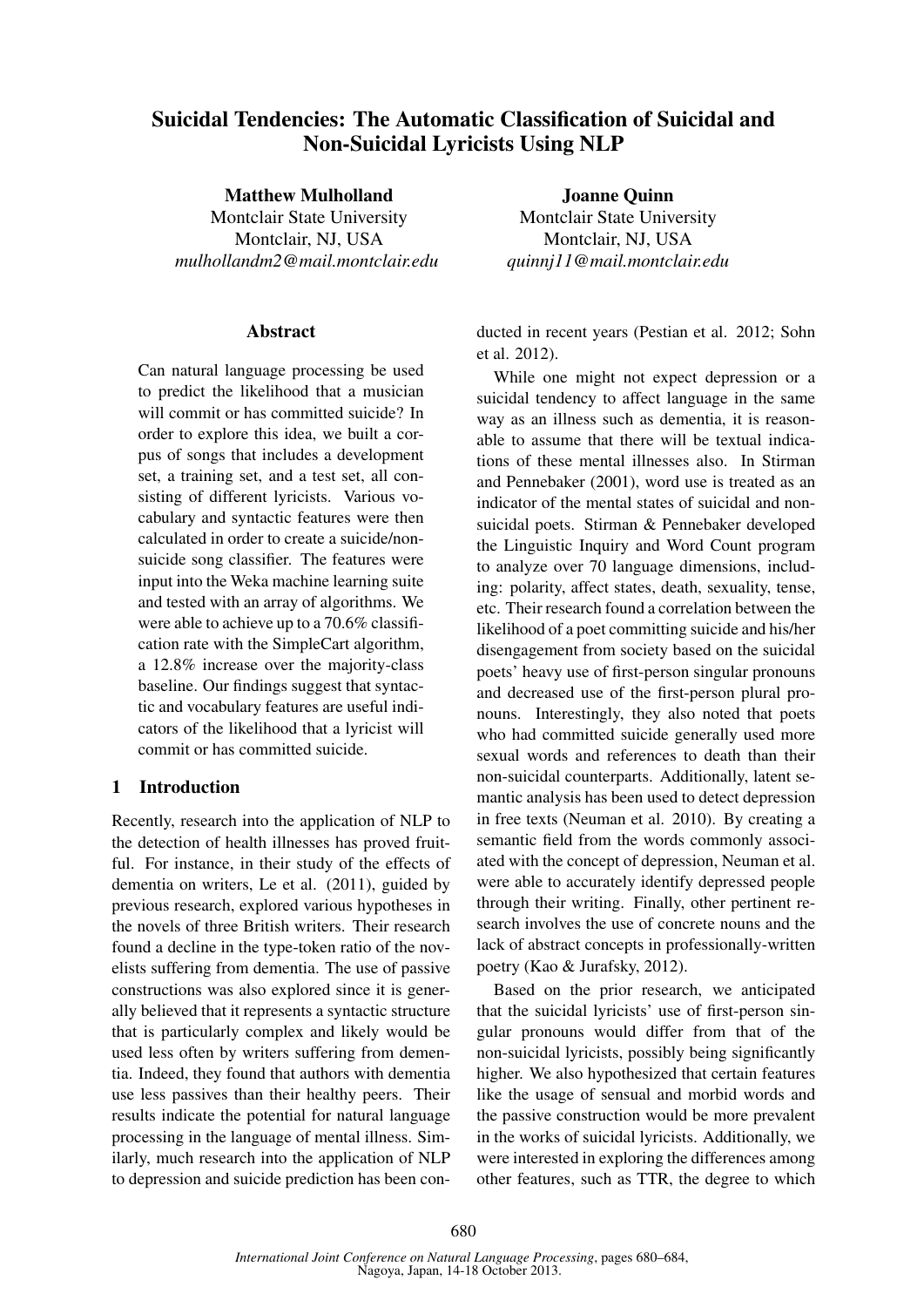a text is polar and in which direction, the n-gram profiles of songs in relation to the n-gram profiles of suicide/non-suicide lyricists in general, and the semantic fields of other target emotions and affect states of the two groups.

## 2 Methods

First, a corpus of songs by male suicide and nonsuicide lyricists was constructed, which consists of training, development, and test sets. The training set is comprised of 533 songs, of which 253 were written by four lyricists who have not committed suicide and 280 by five lyricists who did commit suicide. The test set consists of 63 songs by 5 nonsuicidal lyricists and 46 songs by 4 suicial lyricists. Finally, the development set consists of 168 songs, 94 from 5 non-suicidal lyricists and 74 from 6 suicidal lyricists. Finally, the test set contains 63 songs written by five non-suicide artists and 46 songs written by 4 suicide artists. Table 1 displays the composition of the sets.

In our search for lyricists who committed suicide, we looked for lyricists who met the following prerequisite: the suicide had to be relatively unambiguous. This requirement constrained the size of the corpus a great deal. In addition, we attempted to distribute the lyrcists across the different sets in an even manner such that each set would be comprised of lyricists of a range of times and nationalities. For these reasons, it was a source of difficulty trying to create sets with unique lyricists. Although we did not require that each song be solely written by the lyricist in question due to the fact that it is often murky concerning to whom the lyrics should be attributed, we did make an attempt to exclude songs written entirely by bandmates or other musicians. Due to the lack of female lyricists who committed suicide, we were forced to consider exclusively male lyricists.

48% of the non-suicide corpus consists of songs written by one artist, Bob Dylan. Removal of 35% of those Dylan songs (and thus evening out the distribution of songs) did not significantly alter the classifier's results. The other non-suicide lyricists contributed between 32-45 songs each. The training set of suicide songs is slightly over-represented by Elliott Smith (about 33% of the songs). The four remaining suicide artists each contributed between 11% and 20% of all songs in this set. We additionally used a development set of five nonsuicide lyricists (94 songs) and six suicide lyricists (74 songs), which was used to compute n-gram features.

Each song considered was searched for in online lyrics databases and was cleaned by hand, the lines being joined into punctuated sentences or phrases so that a POS-tagger and lemmatizer could be used. The lyrics were then tokenized using the OpenNLP tokenizer and lemmatized. Features were computed using Python and with some help from the UAM corpus tool (O'Donnell 2008)(which uses the Stanford Parser), especially for grammatical analysis.

| Lyricist              | <b>Suicide</b> | <b>Set</b> | Songs                    |
|-----------------------|----------------|------------|--------------------------|
| <b>Bob Dylan</b>      | n              | train      | 123                      |
| <b>Bob Marley</b>     | n              | train      | 42                       |
| <b>Mike Ness</b>      | n              | train      | 43                       |
| <b>Trent Reznor</b>   | n              | train      | 45                       |
| <b>Elliott Smith</b>  | y              | train      | 99                       |
| <b>Ian Curtis</b>     | y              | train      | 40                       |
| Kurt Cobain           | y              | train      | 53                       |
| Pete Ham              | y              | train      | 34                       |
| Phil Ochs             | y              | train      | 54                       |
| <b>Total</b>          |                | train      | 533                      |
| <b>Ben Folds</b>      | n              | test       | 11                       |
| Chris Bell            | n              | test       | 12                       |
| John Lennon           | n              | test       | 20                       |
| Neil Young            | n              | test       | 10                       |
| Paul Simon            | n              | test       | 10                       |
| Doug Hopkins          | y              | test       | $\overline{\mathcal{A}}$ |
| Peter Bellamy         | y              | test       | 18                       |
| <b>Richard Manuel</b> | y              | test       | 10                       |
| Tom Evans             | y              | test       | 14                       |
| <b>Total</b>          |                | test       | 109                      |
| <b>Beck Hansen</b>    | n              | dev        | 10                       |
| George Harrison       | n              | dev        | 24                       |
| Johnny Cash           | n              | dev        | 22                       |
| Thom Yorke            | n              | dev        | 13                       |
| Tom Petty             | n              | dev        | 25                       |
| <b>Adrian Borland</b> | y              | dev        | 27                       |
| Darby Crash           | y              | dev        | 8                        |
| Jim Ellison           | y              | dev        | 12                       |
| Mel Street            | y              | dev        | 5                        |
| Michael               | y              | dev        | 3                        |
| Hutchence             |                |            |                          |
| <b>Stuart Adamson</b> | y              | dev        | 19                       |
| <b>Total</b>          |                | dev        | 168                      |

|  |  | Table 1: Composition of Corpus Sets |  |  |
|--|--|-------------------------------------|--|--|
|--|--|-------------------------------------|--|--|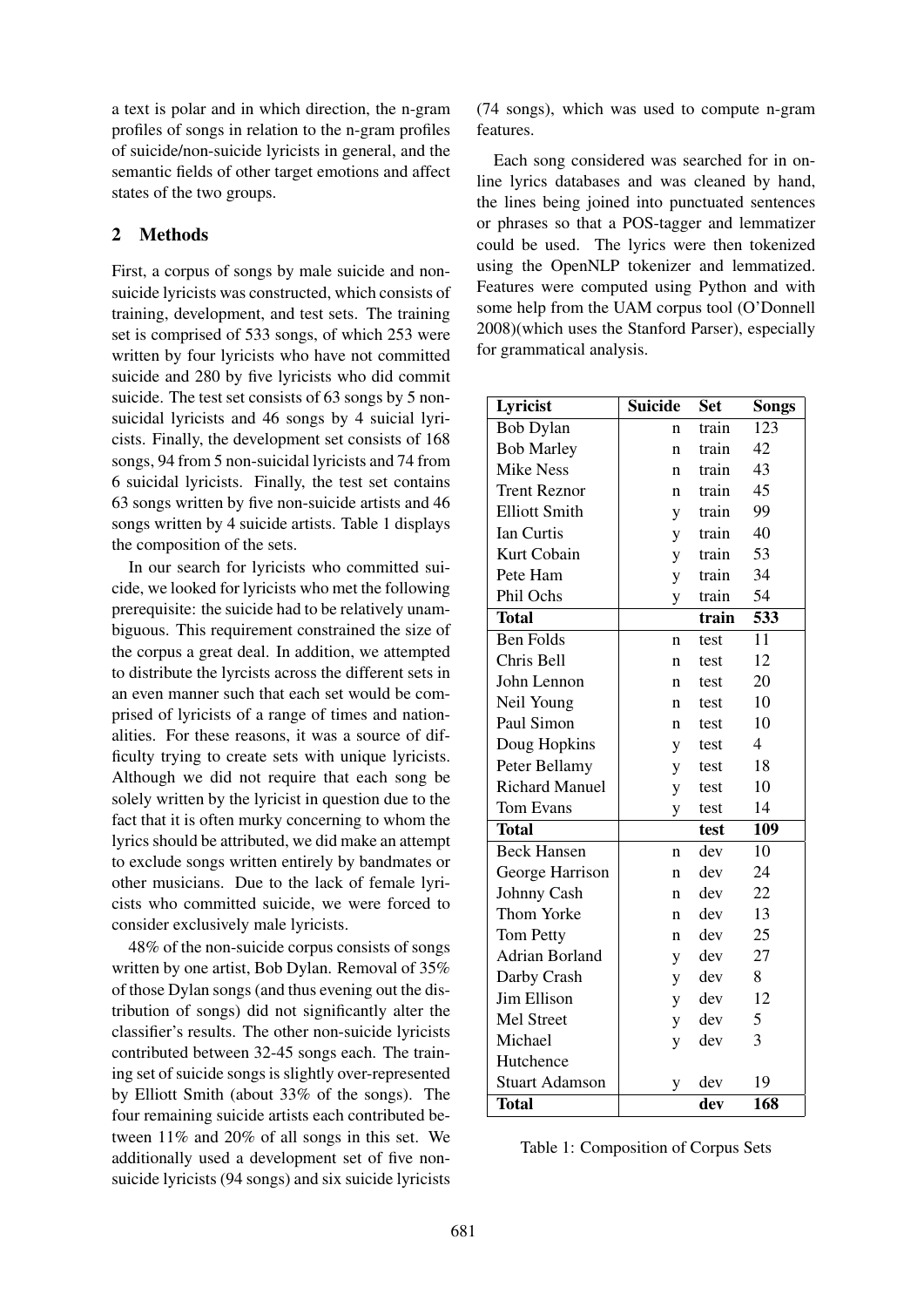## 3 Features

In order to create the suicide/non-suicide lyrics classifier, similar features to those used in the previous research were explored in conjunction with a set of original features. In all, there were 87 features that we explored.

#### 3.1 Vocabulary Features

While a few of our features were based on raw counts of types, tokens, and time of song (in seconds) alone, such as TTR (type-token ratio), they are mostly used to normalize many of the features in the following two sections. Below are the vocabulary features we explored:

- by type: type/token ratio (TTR) and type/time ratio
- by token: token/time ratio

## 3.2 Syntactic Features

As in Le et al. (2011) and Stirman & Pennebaker (2001), we expected to find differences in the use of the passive constuction and in the proportions of the first-person pronouns to the rest of the pronouns. We expected a greater use of passive constructions in the lyrics of the suicide lyricists in comparison to the non-suicide lyricists since it might signify a greater sense of disengagement from the external world. Additionally, we hypothesized a higher proportion of first-person pronouns to other pronouns in the suicidal lyrics since a common perception about suicide cases and depressive people in general is that they are more self-centered or that they are less concerned with others.

In addition to the exploration of the first-person pronouns and passive constructions, we also looked at the differences in the usage of mentalstate verbs co-occuring with the first-person singular pronoun, including the use of verbs like *think* and *feel*. Our expectation here was that the suicide writers might use such constructions more often due perhaps to a preoccupation with thoughts and feelings and an inclination to think and feel more often than act.

These features were computed using the UAM corpus tool, which allows one to create autocoding rules and presents annotation statistics on the text level. Most of these count features were normalized by type, token, and time, but a few of them consist of ratios between features, such as firstperson singular pronouns to all other pronouns. Since the latter features were occasionally affected by data sparsity, we chose to deal with undefined values resulting from zeroes in the denominator by adding 0.01 to each count so that the resulting value would not be undefined.

#### 3.3 Semantic Class Features

Our expectations about the content of the suicide lyrics in comparison to the non-suicide lyrics was that they might deal with more negative, depressing subjects than positive ones. We also hypothesized that, as in Pennebaker & Stirman (2001), we would see a difference in the use of sexual words in the suicide lyrics (specifically, a heightened rate of sexual and death-related word usage). For these and other "semantic classes", we built word-lists consisting of terms relating to the target semantic classes.

The semantic classes considered were sensuality, action (specifically, verbs that signified some particular action), concreteness (specifically, nouns that represented concrete objects), death, love, depression, and drugs. We used the MPQA prior polarity word lexicon (Wiebe et al. 2005) to measure negative, positive, and neutral word usage. We counted the number of occurrences of these words in each song-text, normalizing the raw counts by type, token, and time. We also computed a number of features that consisted of ratios between raw counts, such as sensual words to positive words. Where applicable, we dealt with data sparsity using the same method described above, adding 0.01 to avoid undefined values.

Additionally, we used the AFINN (Nielsen, 2011) word-valence dictionary, which is a list of nearly 2,500 polar terms with associated polarity values (ranging from 5 to -5), to calculate the total and average polar value of each song. The total polar value was calculated by summing the polarity values for each polar term in a song-text while the average polar value was calculated by dividing the total polar value by the number of polar terms in a text.

#### 3.4 N-Gram Features

A Python script was written to build unique ngram (for  $n = 1$  to  $n = 6$ ) profiles for the classes in the development set. (This set was used exclusively for this purpose and was not needed for any other features.) These unique n-gram profiles for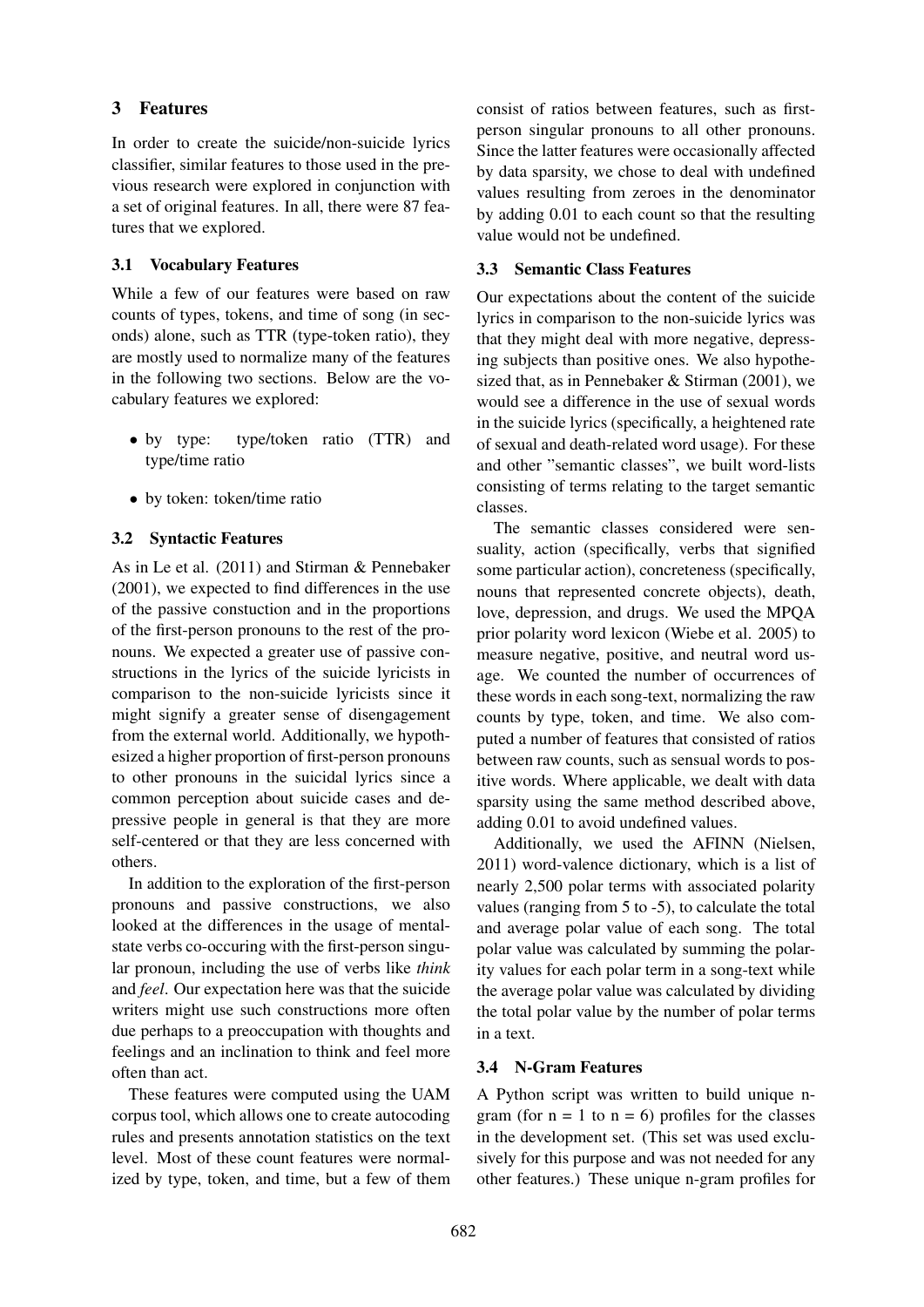suicide and non-suicide lyricists were compared to the corresponding n-gram profiles of each song in the training and test sets to find out to what extent the n-grams in a given song overlapped with either n-gram profile.

In addition to percentage of overlapping ngrams, a number of features composed of the overlapping percentages were computed. The difference between overlapping n-gram percentages for each class was calculated for each value of n. For example, if a song's bigram profile overlapped with the non-suicide bigram profile at a rate of 6% and with the suicide bigram profile at a rate of 4%, the difference would be 2%. We also computed the average overlapping n-gram percentage for each class across all values of n. Finally, we calculated the difference between the average percentages of overlap for the non-suicide n-gram profiles and that for the suicide n-gram profiles.

## 4 Results

All features were input into Weka and a number of different ML algorithms were run to create a classifier. As a baseline for comparison, we used the majority-class prediction rate of 57.7%. The classifier was trained on the training set and then tested on the test set of different artists' songs. The most successful algorithm was the SimpleCart algorithm, which correctly classified the songs as either suicide or non-suicide 70.6% of the time and which achieved a 0.39 Cohen's kappa value. The correct classification rate represents an increase of 12.9% over the baseline. The SimpleCart algorithm achieved a precision, recall, and F-measure of 0.71, and an ROC Area value of 0.70. In Table 4 above, we report the confusion matrix for the test set.

While our classification statistics do not reach a satisfactory level, we believe that they indicate that we are on the right track and that this task can be tackled using NLP. Of the 87 features that were calculated, a number stood out as being most useful across numerous algorithms. Included among these features are the various n-gram features, the first-person singular + mental verb features, the concrete nouns, neutral terms, sensual words, and total polar value semantic class features, and the first-person singular and passive construction syntactic features.

| a |      | $\operatorname{\!<\!}-$ classified as |
|---|------|---------------------------------------|
|   | 17   | $a = suicide$                         |
|   | 48 I | $b = non-suicide$                     |

Table 2: Confusion Matrix.

#### 5 Discussion

The construction of a corpus for this type of task is beset by problems on all sides. Perhaps one of the largest issues is with the seemingly non-suicidal lyricists: whether these lyricists have passed away already or are still alive, there is no certainty that they would not have committed/will not commit suicide at some point after the point at which they are classified as non-suicidal. Perhaps one could try to use only those lyricists who died from nonsuicidal causes late in life (say, after 60) since such lyricists might represent fairly safe cases, but even then there still would not be any certainty. Furthermore, there could be a situation in which a lyricist tried to commit suicide, but did succeed and news of the attempt was kept secret. Such lyricists might then be classified as non-suicides even though the amount of separation between them and the lyricists who were successful at committing suicide is next to nill. Although we acknowledge that this is a serious consideration, we believe that 1) it is a risk that we have to take in order to do this task since there seems to be no solution that guarantees 100% certainty and 2) the likelihood of committing suicide appears to be so low (even for artists) that it might not be such a bad course of action to assume that any given lyricist will not commit suicide unless he/she already has.

Though the vast majority of lyricists do not commit suicide, this fact leads directly to some of the other problems that afflicted the construction of our corpus. Since the number of lyricists who committed suicide is constrained, this leads to issues beyond the collection of as many songs as possible from such lyricists, which is a necessity. For example, the corpus of songs cannot simply be randomly split into sets because the we need to ensure that the songs we test on were not written by lyricists who composed songs that we trained on lest we merely learn the tendencies of those artists and not the abstract suicidal tendency that we are actually seeking. The same issue goes for the development set. However, even if we figured out a way to split the corpus into sets of the appropriate numbers of songs while taking into consideration